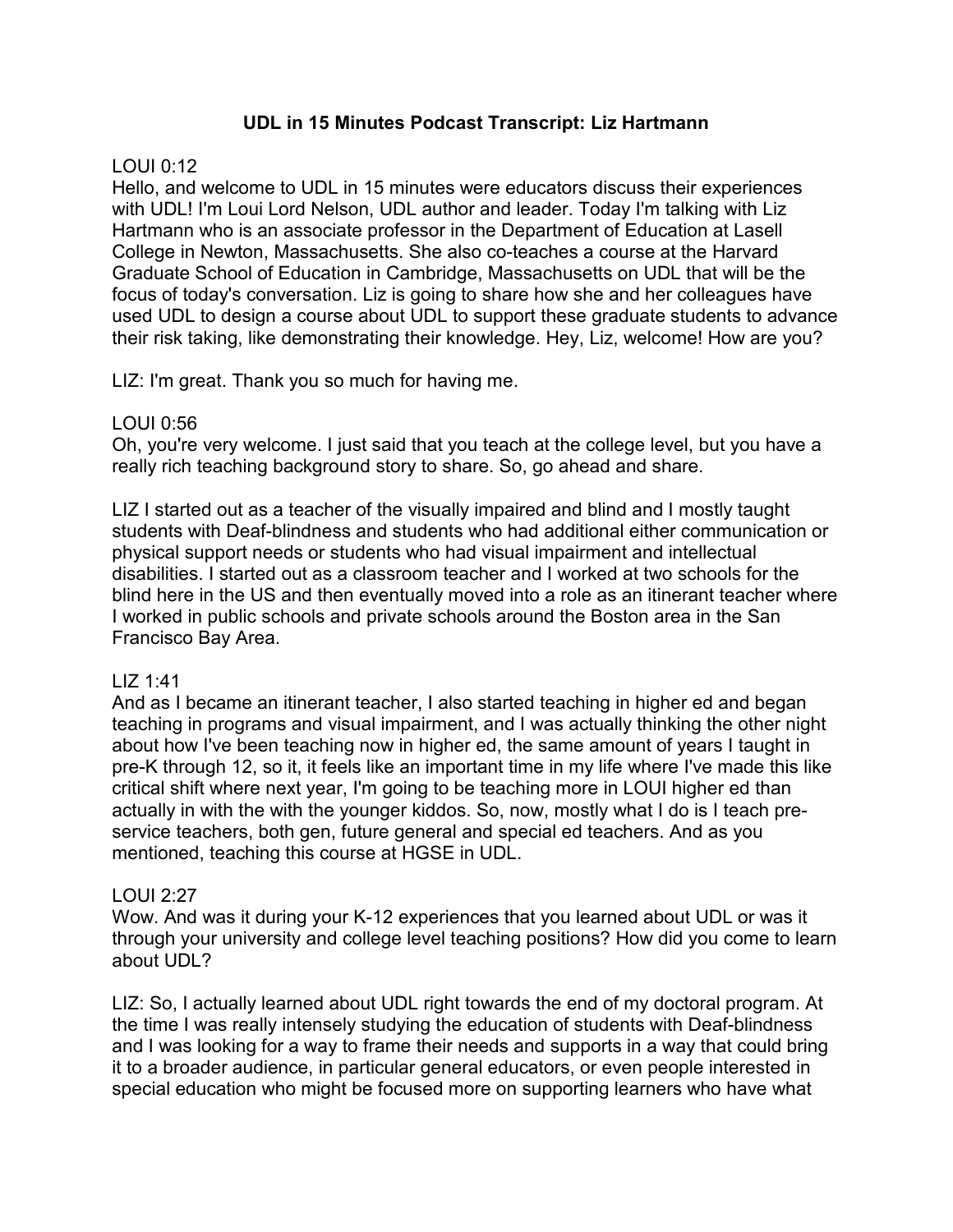we would say mild, moderate, or higher incidence support needs like learning disability. So towards the end of my doctoral program. I learned about UDL and I really resonated with this idea that the curriculum was the problem in needing our attention, not the child and I saw it as a very powerful way for me to think about Deaf-blindness and visual impairment, and the richness of what I learned from studying that and teaching those students, which I knew could help support all learners and how I could bring that to a larger audience. So, then it was through my UDL post-doctoral program where I really got to explore that idea more. And in doing that, I realized that UDL was so powerful for me and helping my own instruction and higher education. I realized that I actually needed a lot of support and scaffolds to better teach pre-service teachers to really make sure that I was preparing them to meet the realities of being a really effective classroom teacher. And so once I started implementing UDL into my own teaching and using it as this way to leverage what I knew about learners with Deaf-blindness and visual impairment, I just couldn't stop thinking about it. And I found that I was constantly thinking about how to just innovate more using UDL to play my lectures. workshops, I saw the value in it and I couldn't turn back!

### LOUI

Yeah! We, so we met the first time…Tracy Hall and Richard Jackson, who essentially created that UDL postdoc opportunity at CAST, and I came there with Yvel Crevecoeur in 2012, and it's when they had that little mini reunion that we met. And I just remember being blown away by how much you had already done in this transition in your thinking of, you know, what you saw as benefiting the students who were, again, in the Deafblind population or those with disabilities, and then beginning to apply it into your higher ed, and not even beginning because by that time you were really you were really, truely digging in! I just remember looking at you and going, Oh, I just really admire her!

### LIZ 5:40

So, the felling is mutual! [overtalking]

### LOUI 5:44

[laughter] I appreciate it. My gosh. Okay, so this Harvard Graduate School of Education course that you co-teach, talk about that because, what I really hope is going to happen here is, we've got some folks out there who unfortunately misinterpret UDL, and this concept of lowering barriers, and they see that as, "making things easier." And we know, uh no, that's not what's happening. And obviously, you're not going to do that in a graduate course! And, just describ the course and, and, I know that that rigor is going to come out when you're talking about it.

#### LIZ 6:25

Yeah. Well, let me start by saying I co teach this course with an amazing teaching team. So, my co instructor is Jose Blackorby, who's the Director of Research and Development at CAST, and then we have two fantastic teaching fellows who assist us in teaching - Ari Fleischer and Heather Francis. And I just wanted to acknowledge them because they are such an integral part of the stories that I'll tell about this course. This course is T560 and I believe it is actually the first course ever in Universal Design for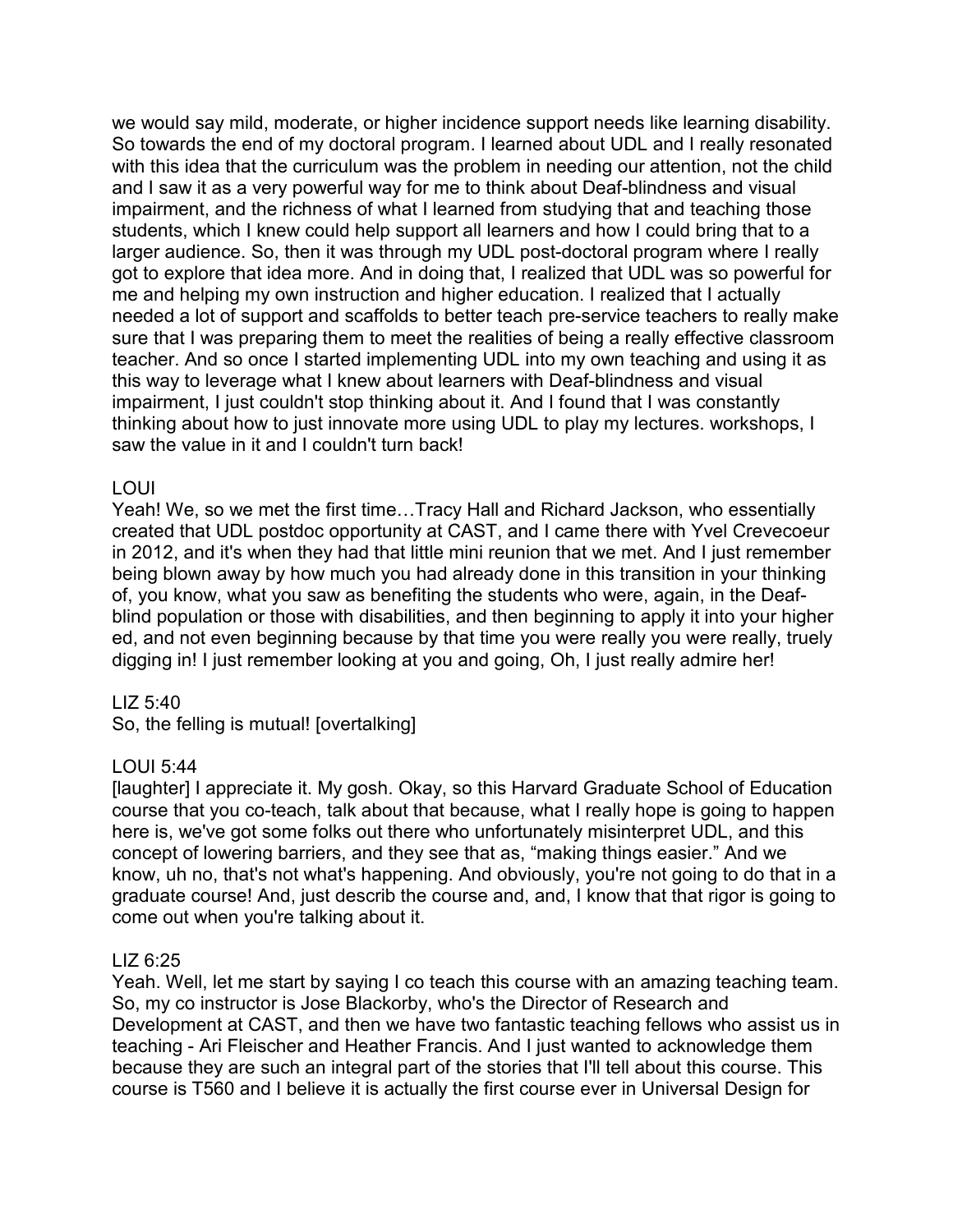Learning, and we've been teaching it now for three years. And the course has a pretty, I would say, predictable structure where the first couple of weeks we introduce UDL as a framework, and then we go into this routine where each week we dig deep into one of the nine UDL guidelines. The course has a real nice kind of rich routine to it as well, but at the same time, I think that there are some students that, that repetition can be a barrier for. And in the last couple years we've been really thinking a lot about design thinking and how we can use the tools of design thinking and UDL frame, the UDL framework together to make this a really rich and rigorous experience for the students at Harvard.

LOUI: And what is the overall goal? Sorry to interrupt, but what's the overall goal of this course.

# LIZ 8:14

So, this is a graduate course in a variety of different programs. So, whereas some of my coursework at Harvard is really, you know, super focused on preparing pre-service teachers. This is a course that would have a variety of master's students and doctoral level students at Harvard who want to learn about UDL in it. So, our goal is really to have them leave the course with a deep understanding of UDL and, and be able to teach it in a way that's flexible enough that they can apply it to their future lives as educators, as leaders, as entrepreneurs. We have students who come to our class and they want to learn about UDL because they're designing apps for educational settings. We have students who come and they want to learn about UDL because they're going to be teaching next semester in the Boston Public Schools. We have students who come internationally and they want to learn about UDL because they're going to return back to their country and become leaders in the field of disability.

So we have a really rich diverse group of students who come into the class and they all have different reasons for wanting to engage with the UDL framework and we try to provide them with a course that will really leverage or optimize that learner variability, so that they leave feeling like they not only know about the framework, but they have the skills to be able to implement it in their future careers.

### LOUI 9:57

Yeah. And one of the things we talked about and I mentioned in the intro, is that you really pushed that risk taking with your students. And you see that in the final products that they provide to you. So, I was wondering if we could jump to that, or if you feel like there's a bridge there you need to offer first, but I'd love for people to hear about these products that are created.

### $LIZ$

Sure! So, I had a really interesting experience last spring I was on sabbatical. And during my sabbatical I decided to audit a class at a HGSE, at Harvard's graduate school. And you know, I've been a professor now for quite a few years and I thought that this would be a really nice learning experience for me and helped me, you know,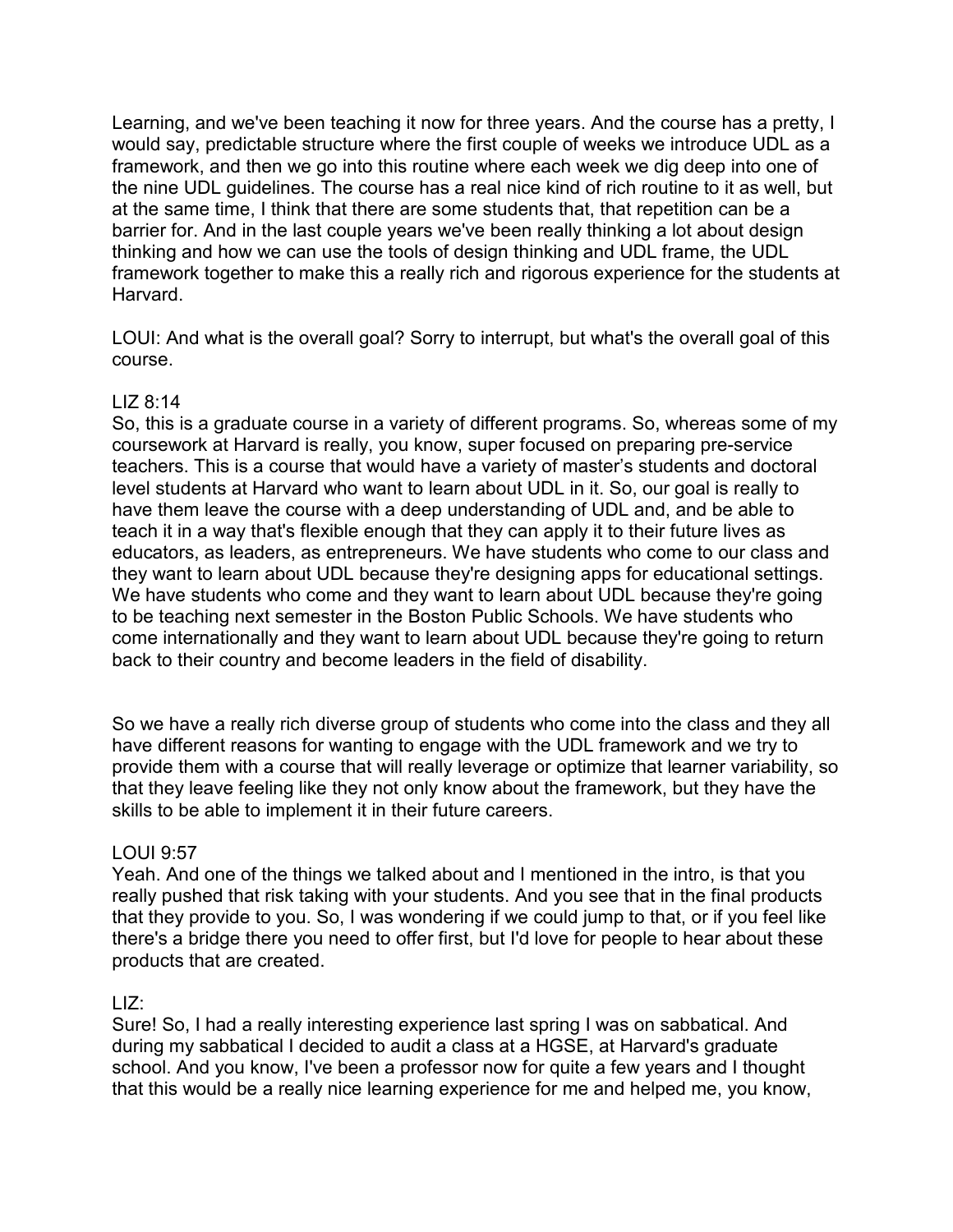build some knowledge in an area of need that I saw. So, being someone who was auditing class, I had this fantastic like insider view of what the everyday life of a graduate student was like. I learned that, you know, we have this idea of rigor, especially in higher ed, and I think, especially at institutions like Harvard. And what I saw was that students were really, including myself, I have to say, struggling to keep up with the reading, keeping up with assignments and that experience really reframed how I thought about t 560, and in particular one goal related to part of our course which is a weekly reading reflection that we have the students complete. So like I said before, we have this, you know, nine guideline sequence where we go through each guideline. And previously we had this goal that, you know, students will reflect on each of the guidelines as they go through the course. And we set it up so that in past years that the students would read, they come to class, and class was always a combination of lecture, a hands-on workshop where they get to immediately apply what they learned, and then they work on some final projects. And then, after that class they would write their reflection on the guideline. But I realized that there were some major barriers with the way we had set that assignment up because we weren't providing support for the students to engage with our readings and media that we provide prior to the in-class lecture and workshop that we that we engage in. So, I with our teaching team, began to ask our reflections really encouraged more active engagement with material prior to our face-to-face class. And what if our reflections really tried to leverage the learner variability of the students that we had. We know they're coming with different identities, coming from different countries, different background experience. They have different strengths in terms of their own academic abilities and areas of need, and this could be a really powerful way for them to see not only their strengths and areas of need, their own variability, but also it could open up more options for them in terms of how they think about the ways they engage with rigorous academic content prior to coming to class. So, we changed the assignment we gave them a strong goal, which was to engage with the content prior to class and gave them open options for them to communicate how they did that in whatever way they saw best suited their needs at that moment. And, of course, we scaffold it in class and we showed some examples. The teaching staff, we all created examples of how we would go about this assignment so that we could model it for them. And what we found, kind of early on, is that the students were a lot more active in class. We got more questions. We got more engagement in discussion. We also heard like a richness of the student students in terms of their discussions and they're connecting the different guidelines to the background knowledge which we hadn't heard before. So that was all really exciting to us, but we also noticed that they were still relying on very traditional formats to show what they know. So then we said, well, how can we better support the students so they take risk because we saw this as an important opportunity for them to really push themselves to show their knowledge in kind of unique ways that either represent their strengths or an area of need that they just felt like they would want to work on in the context of this course. So we began to highlight in class, at the beginning of class, some of the students who had taken these risks and just called them out very briefly for a minute, say, "hey, that's really cool! This new format. Someone wrote about a song about this guideline we, we want to play it today." And of course, we would ask the students permission beforehand and when we started to do that. We got an influx of all these creative reflections that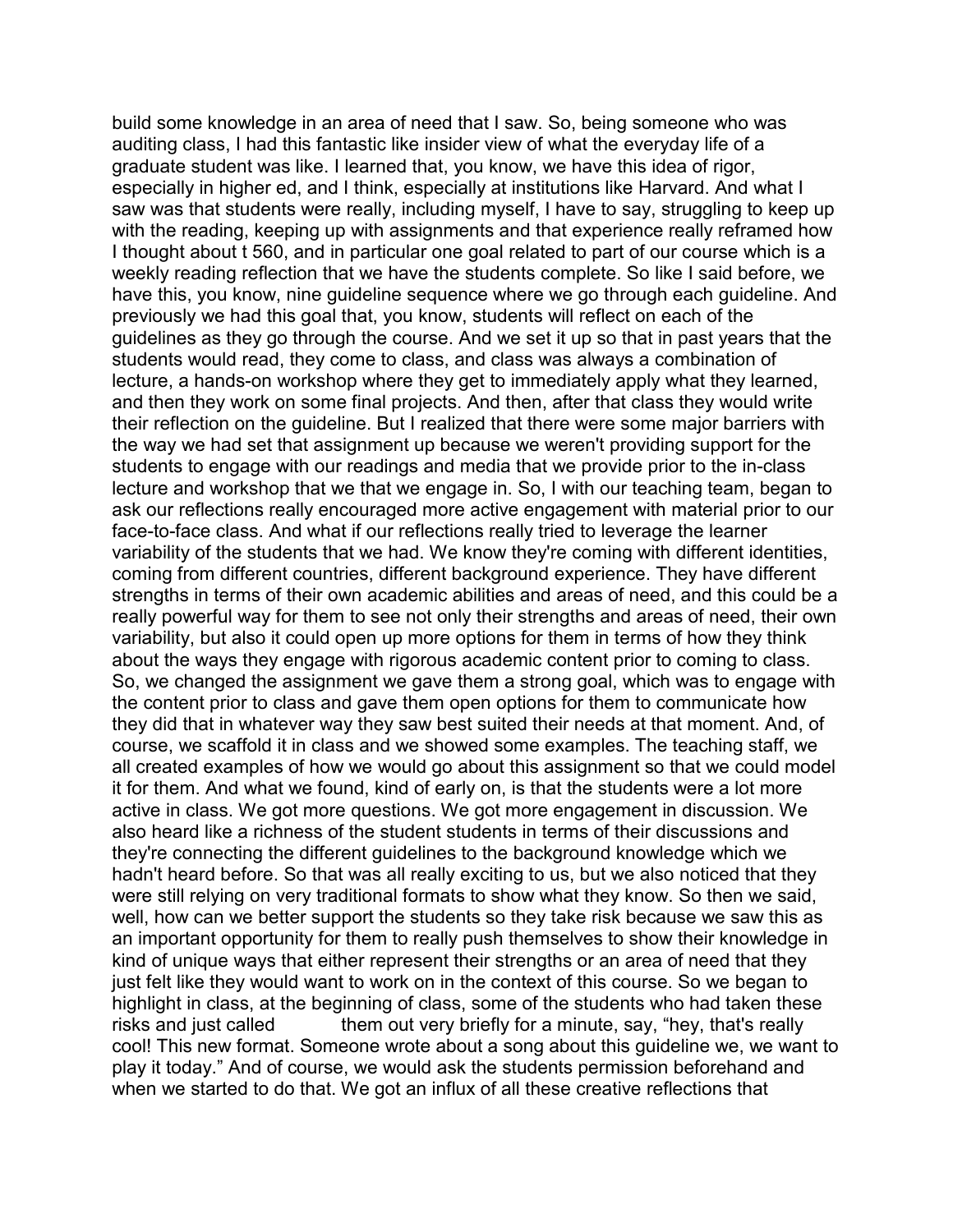students submitted. We have students submit slam poetry on a guideline. We had a fantastic video of two students interviewing each other about the guideline and how it related to their past work teaching in international settings. We had students who are more design focused creating infographics of the guidelines. We had students sharing their color-coded notes. And, even like really some meta examples like when we were talking about the guideline related to *Providing options for comprehension* as a student decided that she was going to structure her whole reflection as a KWL chart, because that was an important support for her own comprehension. So slowly, over time, we saw our students taking risks and in doing that, they really, you could see them just really enjoying the assignment and not only enjoying it, but they were talking in class about how powerful it was for them to not only understand the content but push themselves to think about academic rigor and new ways.

# LOUI

You know, I'm going to point out the fact that within this, it's just like UDL on top of UDL on top of UDL, which is just incredibly exciting! And we had talked earlier, so I think you're prepared to offer some images and some pictures that go along with this to help people really see what you were talking about with these students and how they've and what they produced.

# LOUI 17:34

So one last question, because we've, we've gone over the 15 so I'm just gonna let people know…

### LIZ Sorry! [overtalking]

# LOUI

No, no, no! Do not apologize! Because that's, you know, part of that's my role as the podcast host and I was just like, nope! We're just going to go! [laughter] So when it came to students that you saw reaching beyond that safety net, you talked about some scaffolds that you provided so can you give one example that, that helped, because you gave examples for the students to follow but then maybe something else that you did to help these students who are such high achievers. Everyone thinks of Harvard and they think, "Oh, these kids got it", you know? But you guys provided additional scaffold and support through the use of UDL guidelines to help these students, to propel them even further. So, could you talk about that for a minute?

# LIZ 18:29

Yeah. So, um, you know, I mentioned before, like calling out different students and excellent work on these reflections and I think that was really powerful, but another support that I think really helped is the students were very concerned about how they were going to be evaluated. And they asked us you know about the rubric for the assignment and one of the decisions design decisions we made in setting up this assignment is that we actually wanted the students to evaluate their own reflections and provide themselves with a grade at the end of the semester. We thought, "Hey, why not